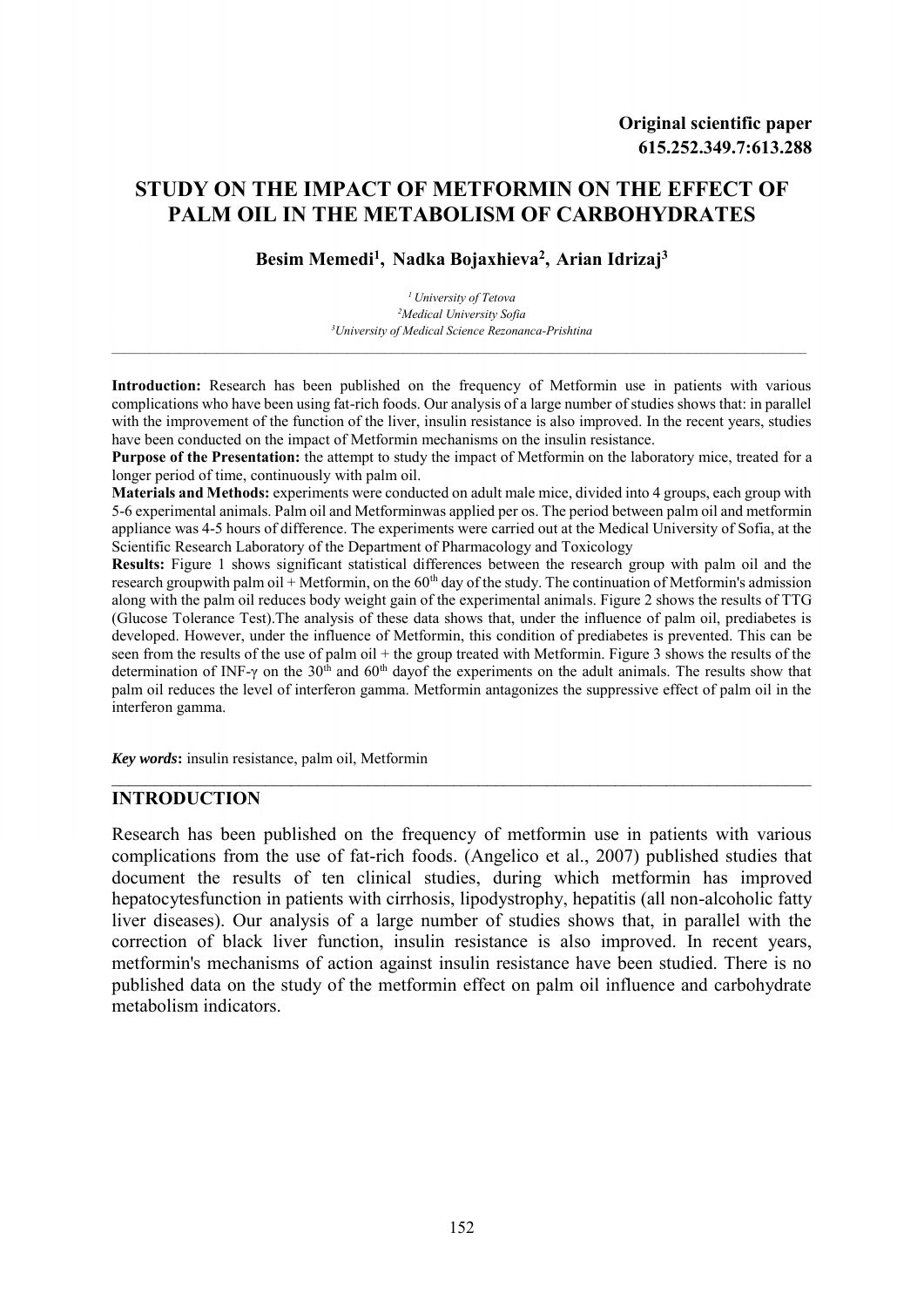# **2. Purpose of presentation**

Attempting to study the impact of metformin on experimental mice, which we treated for a long time, consistently with palm oil.

# **3. Materials and Methods**

Efforts were made on adult male mice, divided into 4 groups, each group with 5-6 experimental animals.

# **First group:** controlling

**Second group:** Experimental with palm oil – the animals were treated with palm oil for up to 60 days, once a day with a dose of 1ml/100 grams.

**Third group:** Experimental with metformin. The animals were treated for 30 days with metformin, once daily with a dose of 100mg/kg orally.

**Fourth group:** Experimental: animals were treated in combination with palm oil (1ml/100g) + metformin (100mg/kg per day).

The experiments were carried out at the State Medical University in Sofia, at the Department of Pharmacology and Toxicology Research Laboratory.

Both substances were applied per os, the period between palm oil and metformin application was 4-5 hours difference. Metforminwas introduced 30 days after we applied palm oil based on the results we had previously presented in other works with data on the presentation of changes in fats and carbohydrates, after 30 days of palm oil treatment. (Animals from Group 4 were treated with 60 days of palm oil and the last 30 days with metformin).

# **RESULTS**

**Figure 1** shows the results from the determination of body weight of experimental animals. Significant statistical differences were found between the palm oil and palm oil + metformin group on the  $60<sup>th</sup>$  day of the study.

The continuation of Metformin during palm oil treatment reduces the weight gain of the experimental animals. The tendency of the reduction of the total mass under the influence of Metformin is also observed during the comparison with the control group.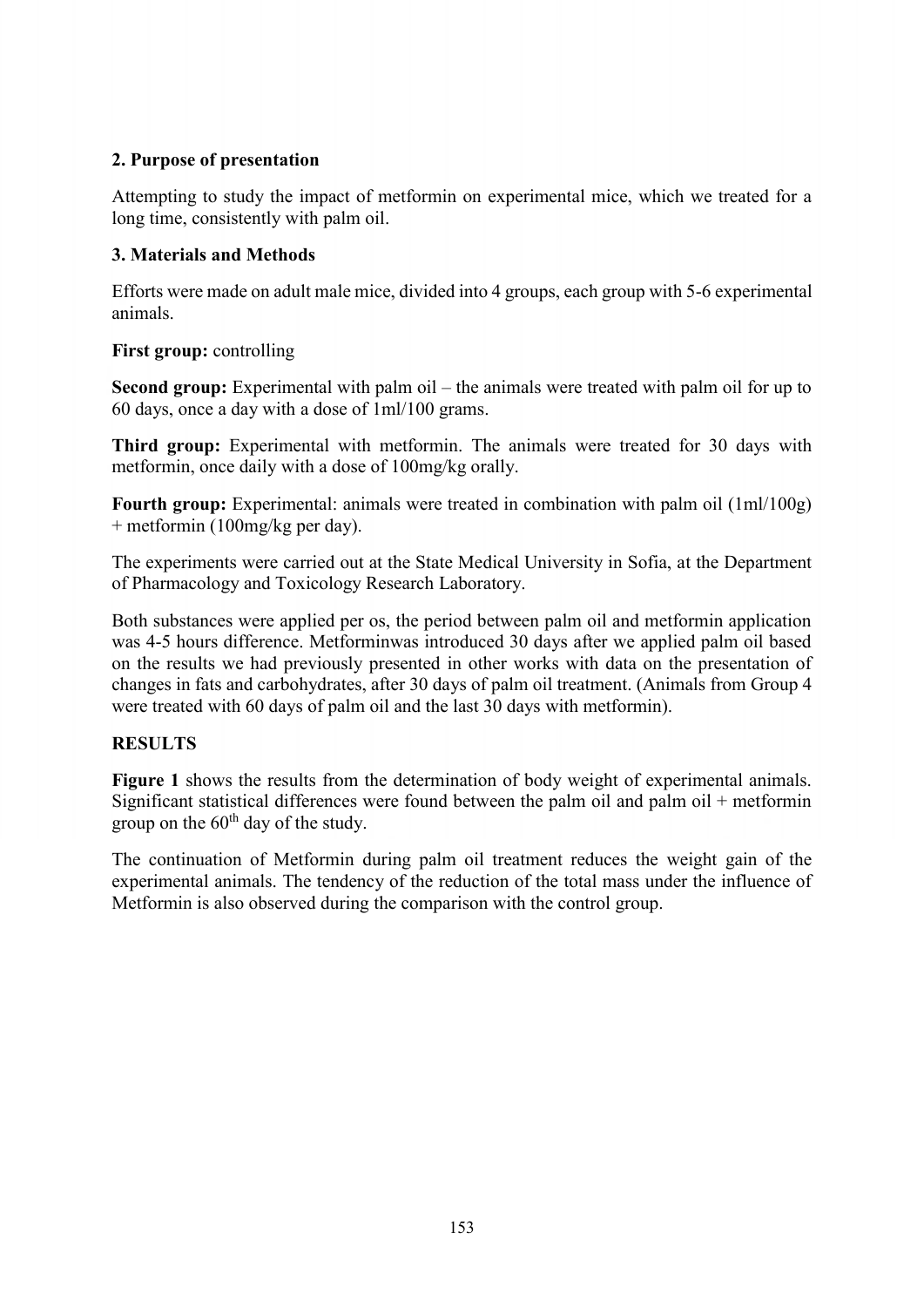

**Figure 1.** Influence of palm oil and metformin on the body weight of large experimental mice (60-day chronological research)

#### **Statistical analysis**

ONE-WAYANOVA: P<0.0001; Bartlett: SD's belong to the same population; Bonferoni t critical=3.583.

#### **Discussion**

Statistically important is the increase in body weight in three experimental animal groups. The 60-day study results show statistically significant differences as follows:

- 1. The combination of palm oil  $+$  metformin changes the statistically significant weight with the control group ( $P \le 0.001$ ) and in comparison to the metformintreated group  $(P \le 0.001)$ .
- 2. The weight of experimental animals treated with metformin differs from that of the animal weight, treated with palm oil

**Figure 2** shows the results of the conducted GTT (Glucose Tolerance Test). The analysis of these data shows that under the influence of palm oil, prediabetes is developed. Statistically significant are changes in the  $90<sup>th</sup>$  minute by the glucose loading test between the control group and those treated with palm oil for 60 days. Under the influence of metformin, prediabetes is prevented, which can be seen from the results of palm oil + metformin-treated group. The results show narrow blood sugar curves of the control group's animals. Metformin selfadministration is associated with GTT results, close to those of the control group.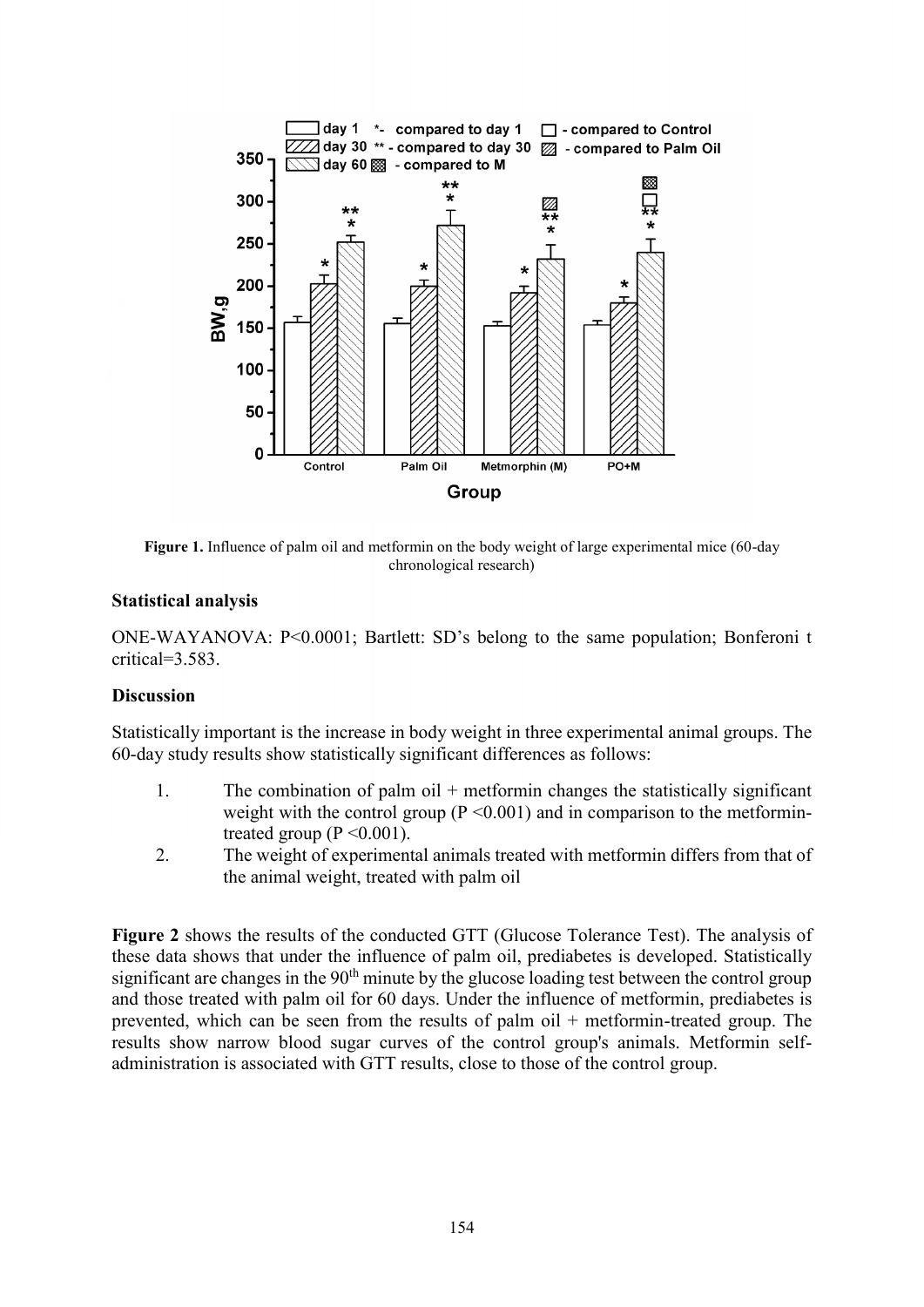

**Figure 2.** The effect of palm oil and metformin on insulin resistance of adult animals from the Wistar line.

### **Statistical analysis**

One Way ANOVA: P<0.0001; Bartlett: SD's belong to the same poplation; Bonferoni: critical t=3.598

### **Discussion**

The results of this study confirm the above data that the continuous intake of palm oil results in an increase in blood glucose in all measurements parallel to the control group ( $P \le 0.001$  for the three values measured at 0,30 and 90). The application of Metformin does not alter blood glucose to the experimental animals alongside the control group (P>0.05 for the three measured values at 0,30 and 90 minutes). Differences have been observed in animals that have been treated continuously with palm oil and Metformin which was treated during the last 30 days of the study. They showed a decrease in blood glucose and data was obtained for the reduction of the insulin resistance during the GTT results.

### **CONCLUSION**

The application of Metformin reduces the insulin resistance, which is developed during the continuous use of palm oil. *For the first time in the literature, the antagonistic metformin influence is reported in palm oil treatment.*

Research continued with the determination of insulin in the experimental animal blood. **Table 1** shows the results of insulin in the blood. The effect of palm oil with or without Metformin in the blood concentrations of insulin at the large male mice  $\ast$  <<0.001 compared with group with palm oil alone.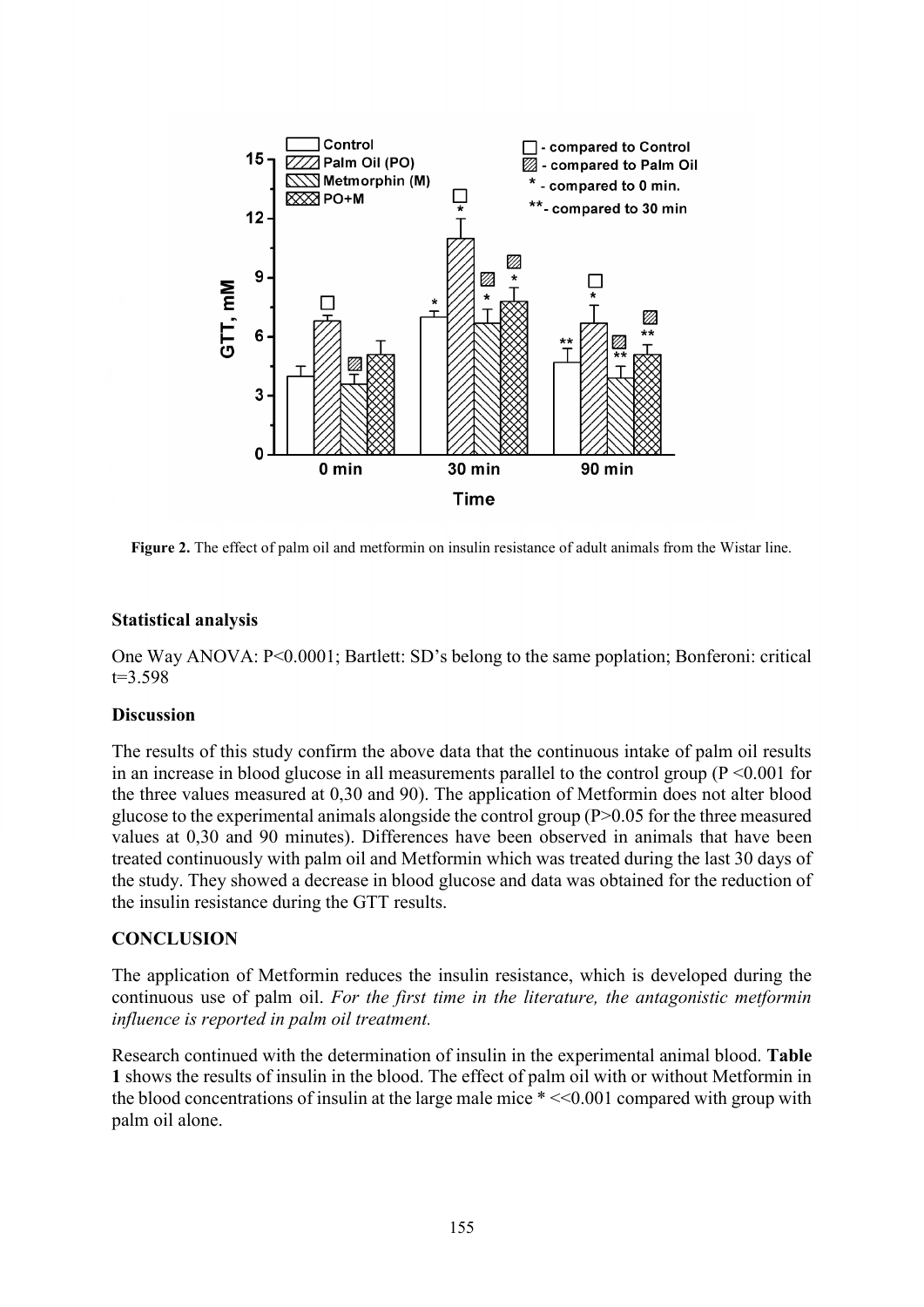| Group                | Insulin in the bloodngr/ml |
|----------------------|----------------------------|
| Control              | $2.4 + 0.18$               |
| Metformin            | $2.1 + 0.2$                |
| Palme oil            | $2.9 + 0.05$ a             |
| Palm oil + Metformin | $2.0 + 0.09*$              |

| <b>Table 1.</b> The results of insulin in the blood |  |  |  |
|-----------------------------------------------------|--|--|--|
|-----------------------------------------------------|--|--|--|

Efforts continued with the research of the effect of palm oil with or without metformin to interferon-gamma, TNF-α and IL-6 of male mice.

**Figure 3** shows the results of the determination of INF-γ on day 30 and 60 from experiments on experimental adult animals. The results show that palm oil reduces interferon gamma levels. Metformin antagonizes the suppressive effect of palm oil in the interferon gamma. Statistically significant is the difference between palm oil + metformin and palm oil only ( $p \le 0.001$ )



**Figure 3**. The levels of INF-yin the blood of experimental mice continuously treated (30 and 60 days) with palm oil, metformin or combination with palm oil + metformin.

#### **Statistical analysis:**

One-Way ANOVA: P<0.0001, Bartlett: SD's belong to the same population, Bonferoni: critical T=3.308.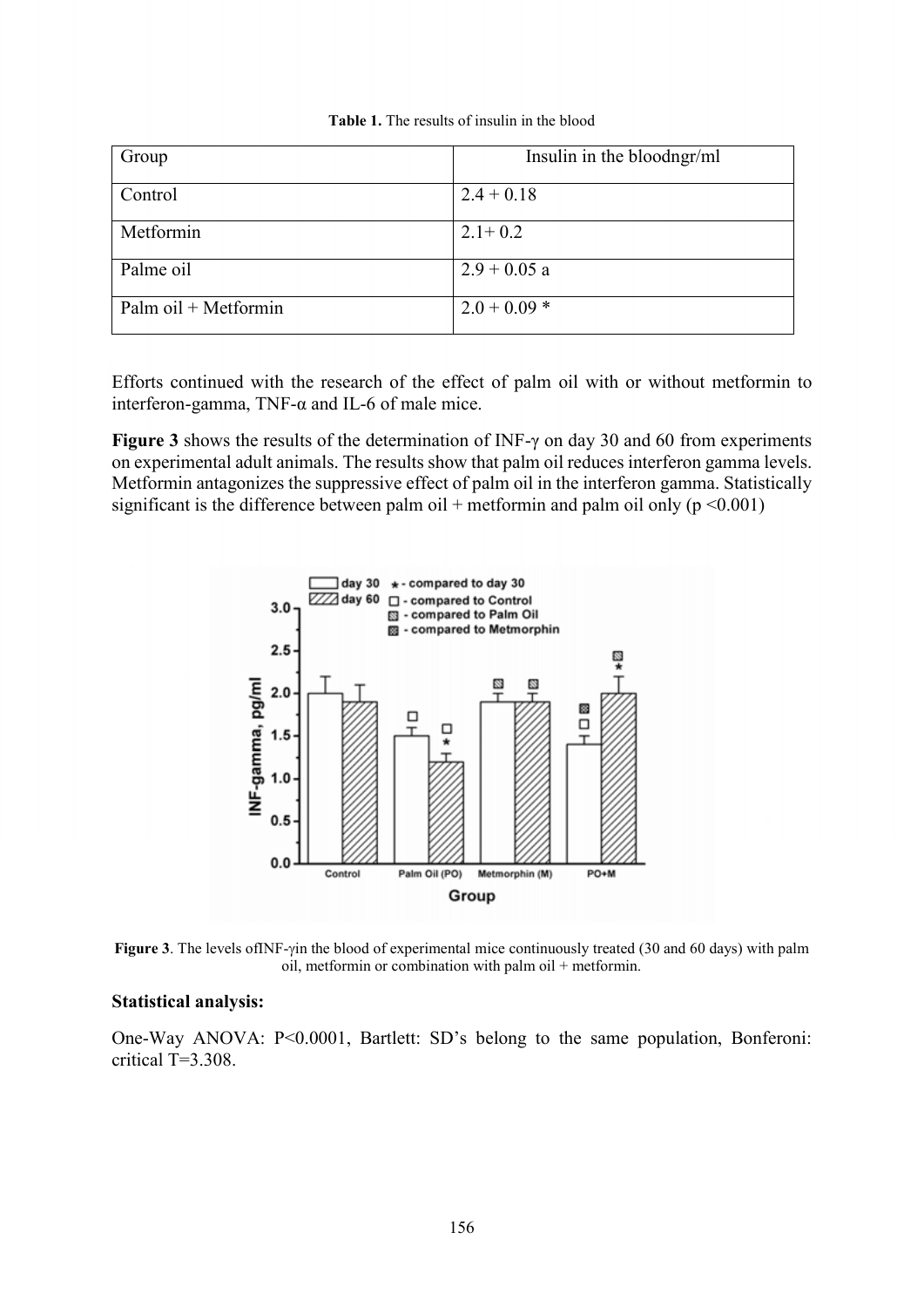**Conclusion:** results of experimental animals from the interferon gamma research.

- 1. Treatment with palm oil is statistically significant leads to the decrease of  $(P \le 0.001)$ for both study periods) interferon gamma ( $INF-\gamma$ ) unlike the control group.
- 2. Treatment with metformin alone does not change this indicator.
- 3. The combined treatment with palm oil and metformin has different effects for the period of 30 and 60 days: after 30 days of prolonged treatment, INF- $\gamma$  had a typical level for the group receiving palm oil ( $P \le 0.001$ ), whereas in the group treated continuously for 60 days, this level is approximately similar to the group that has received metformin (R  $< 0.001$ ).

**Table 2.** TNF-α (kg/ml) levels in the blood of the experimental adult animals treated continuously (30 and 60 days) with palm oil, metformin or in combination with palm oil  $+$ metformin. \* Р <0.001 in comparison with the control group, **а**-Р <0.001, compared with the palm oil group only;  $\mathbf{b}$ - $\leq 0.001$  compared with the 30-day research of the same group.

| Group                                 | TNF- $\alpha$ 30 days | TNF- $\alpha$ 60 days |
|---------------------------------------|-----------------------|-----------------------|
| Control                               | $132.0 + 18.0$        | $126.0 + 12.0$        |
| Metformin                             | $116.0 + 9.0$         | $111.0 + 14$          |
| Palme oil                             | $184.0 + 11.0*$       | $198.0 + 8.0$ *       |
| Palme oil+metformin<br>(30 last days) | $179.0 + 7.2$ *       | $121.0 + 11.8$ a; b   |

**Table 3.** Levels IL-6 (kg / ml) in experimental animal blood treated continuously (30 and 60 days) with palm oil, metformin or in combination with palm oil + metformin.

| Group                 | IL-6 $30$ -days | IL-6 $60$ -days |
|-----------------------|-----------------|-----------------|
| Control               | $980.0 + 22.6$  | $1060.0 + 16.4$ |
| Metformin             | $1020.0 + 31.4$ | $840. + 28.6$   |
| Palme oil             | $1280.0 + 48.4$ | $1320.0 + 36.1$ |
| Palme oil + Metformin | $1140.0 + 25.9$ | $1012.0 + 46.0$ |

Conclusions from TNF- $\alpha$  and IL-6 research:

- 1. Palm oil treatment increases the level of TNF-α and IL-6 on day 30 and on day 60 of the study.
- 2. Treatment with metformin alone does not change the two indicators.
- 3. Metformin decreases both TNF-α and IL-6 levels in mice blood, treated continuously with palm oil.